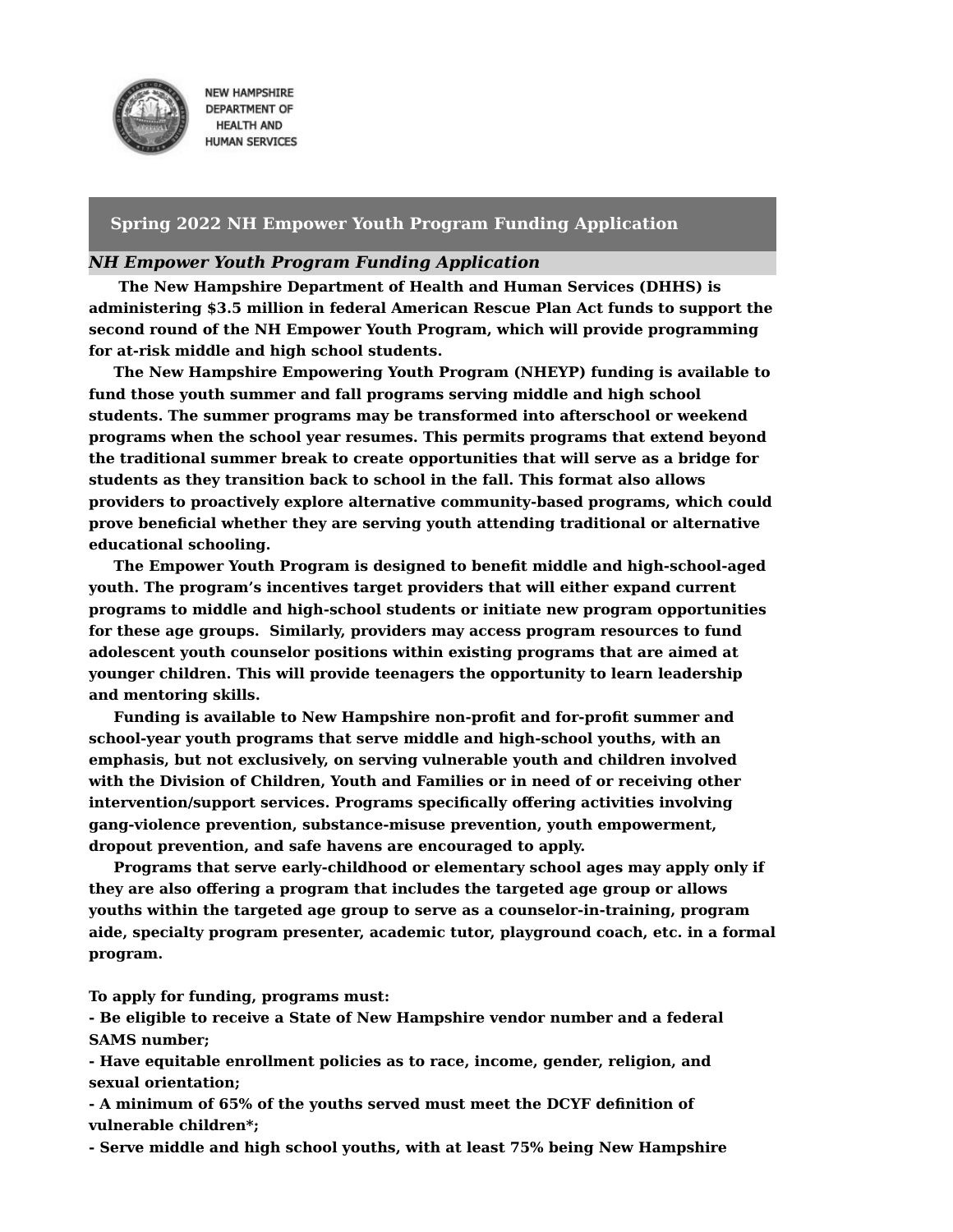**residents.**

**\*Vulnerable children are those children who are at-risk for abuse or neglect due to physical, psychological and/or environmental factors. They do not need to have an open DCYF case to be considered vulnerable and may qualify due to their geographic location or household circumstances.**

**Additional Resources are available at**

**https://www.nh-connections.org/covid-19/financial-resources/ including an application template and instructions. FAQs will be posted on an ongoing basis after the first webinar.**

**The application deadline ends on Wednesday, May 18, 2022, at 11:59 PM. All funds must be expended by December 31, 2023. All financial information must be submitted by the deadline as well.**

**For questions, please email Dianne Chase at teccp@dhhs.nh.gov or call 603-271- 7190**

1. **County where program is located**

÷

### 2. **Program Contact Information**

| <b>Program Name/DBA</b>              |  |
|--------------------------------------|--|
| <b>Program City/Town</b>             |  |
|                                      |  |
| <b>Program Zip Code</b>              |  |
|                                      |  |
| <b>Application Contact</b><br>Person |  |
|                                      |  |
| <b>Contact Person E-</b>             |  |
|                                      |  |
| mail (required)                      |  |
|                                      |  |
| <b>Contact Person E-</b>             |  |
|                                      |  |
| mail confirmation                    |  |
|                                      |  |
|                                      |  |
| <b>Contact</b>                       |  |
| <b>Person Phone</b>                  |  |
|                                      |  |
| Number (required)                    |  |
|                                      |  |
|                                      |  |
| <b>Program Director</b>              |  |
|                                      |  |
|                                      |  |
| <b>Parent Organization</b>           |  |
|                                      |  |
|                                      |  |
| <b>Parent organization</b>           |  |
| contact person and                   |  |
|                                      |  |
| email address (if                    |  |
| applicable)                          |  |
|                                      |  |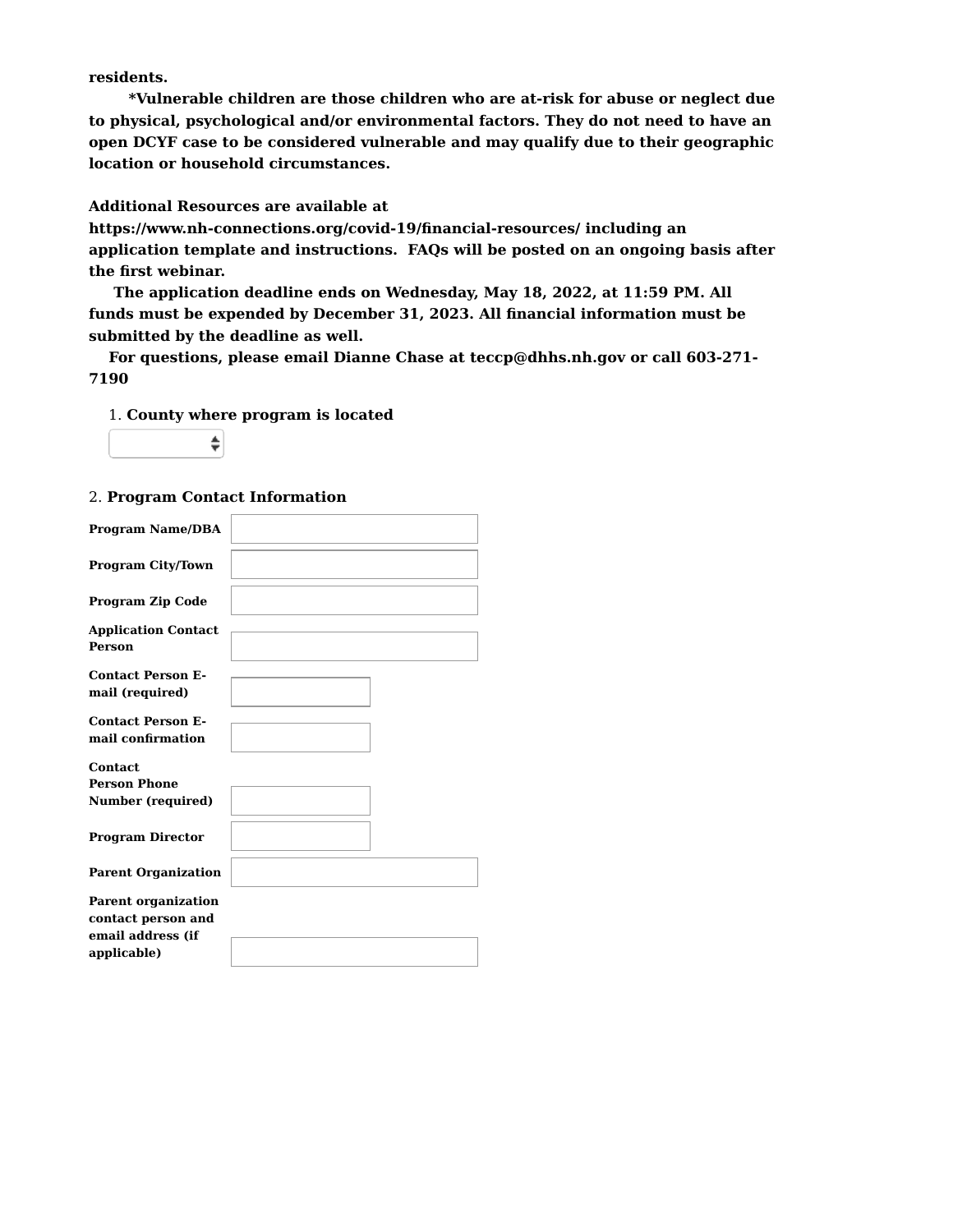#### 3. **Check all that apply**

**We were previously NHEYP funded during the first round (2020).**

**We were previously NHEYP funded but, had to stop operating the program after the last round of funding ran out**

**We were previously NHEYP funded and continued to operate with reduced capacity or services after our last round of funding ran out**

**We were previously NHYP funded and have been operating uninterrupted**

**Whether you were funded before or not, without this funding we will not be able to sustain our program**

**Whether you were funded before or not, without this funding we will not be able to launch our program**

### 4. **Payment Contact Information**

| <b>Organization Name</b>   |  |
|----------------------------|--|
| (if different)             |  |
|                            |  |
| <b>Address</b>             |  |
|                            |  |
| City/Town                  |  |
|                            |  |
| <b>State</b>               |  |
|                            |  |
| <b>Zip Code</b>            |  |
|                            |  |
| <b>Contact Name</b>        |  |
|                            |  |
| <b>Contact E-mail</b>      |  |
|                            |  |
| <b>E-mail Confirmation</b> |  |
| <b>Contact Phone</b>       |  |
|                            |  |
| <b>Number</b>              |  |

### 5. **Payment Information**

| <b>Employer</b><br><b>Identification</b><br>Number                                       |  |
|------------------------------------------------------------------------------------------|--|
| <b>SAMS Number (not</b><br>required at<br>application, but<br>required for<br>invoicing) |  |
| <b>Child Care or Camp</b><br>License #(if<br>applicable)                                 |  |
| NH Vendor Id # (not<br>req. to apply, but<br>required for<br>invoicing)                  |  |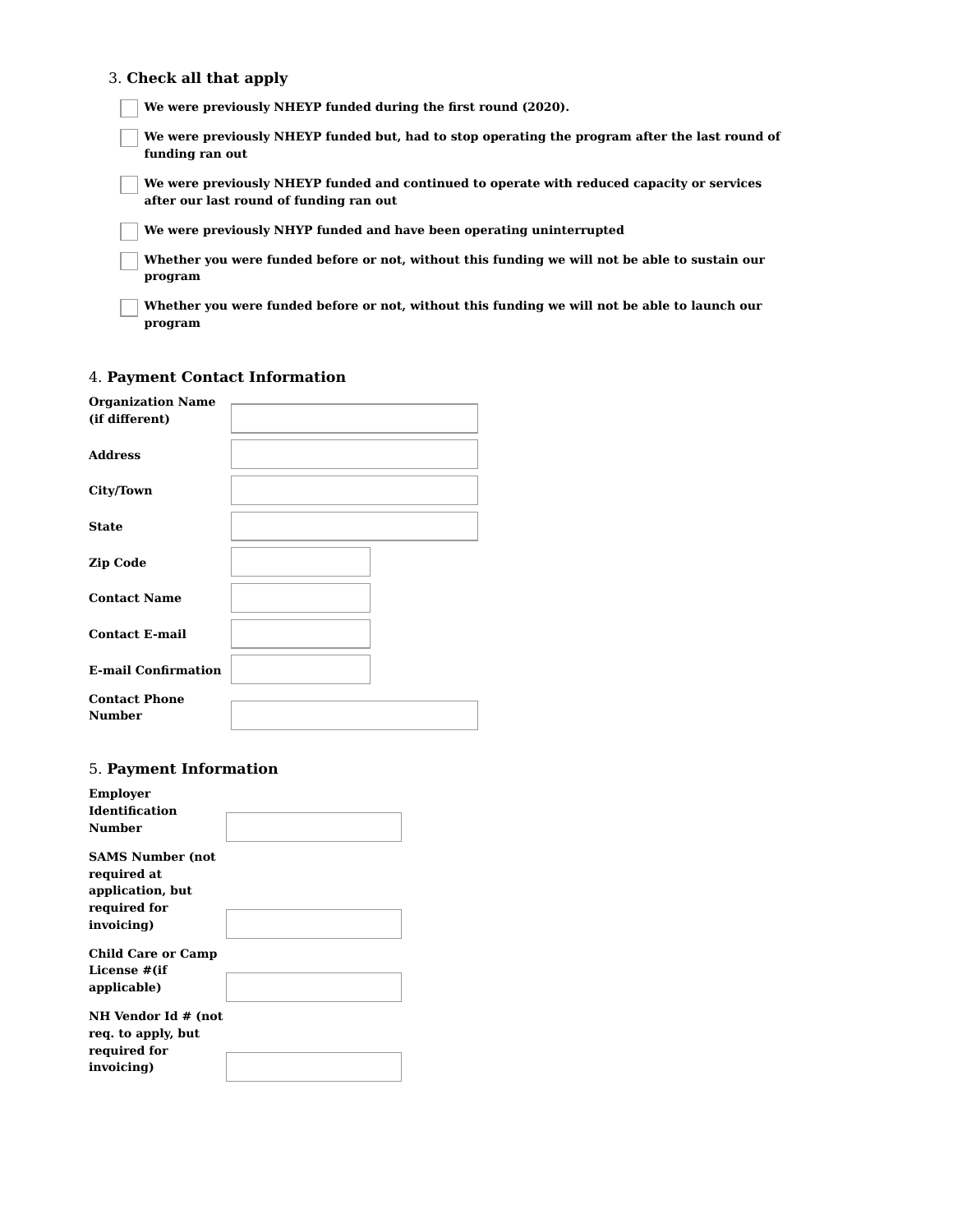## 6. **Program Type**

# 7. **How long has your program been operating?**

 $\overline{\bullet}$ 

# 8. **Program description (check all that apply)**

| For profit                            | Owner/operator                                                                |
|---------------------------------------|-------------------------------------------------------------------------------|
| Non-profit                            | Part of an affiliate/franchise of a<br>state/regional/national chain          |
| State/municipal program               |                                                                               |
| <b>Faith-based</b>                    | Own program building/location (home or<br>commercial building)                |
| <b>Employer-sponsored</b>             | Rent program building/location (home or                                       |
| University/college-based              | commercial building)                                                          |
| <b>Community service center-based</b> | Free use of program building/location                                         |
| Self-employed individual              | Program located in employer's building                                        |
|                                       | Program located in building owned by<br>state/regional/national organization  |
|                                       | Program located in building rented by<br>state/regional/national organization |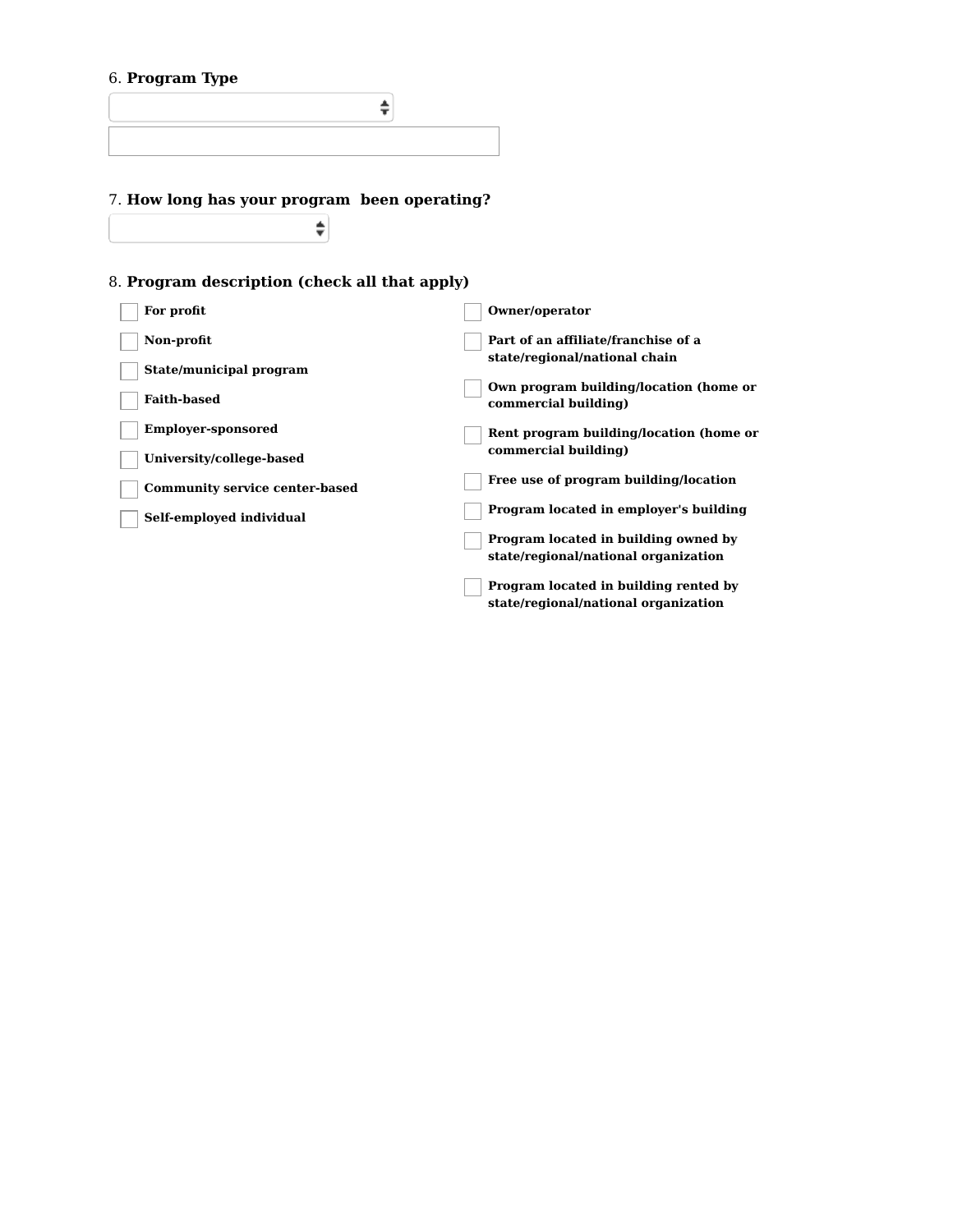9. **Please let us know which documents you will submitting to give the Review Committee a better understanding of your financial needs and organization's stability. For existing programs, please submit one of the the following: your 2021 tax return, 990, or financials along with the proposed full program operating budget (including both the NHEYP proposed portion as well as other expenses). If you are a new program, you may provide 2022 documentation indicating your ability to open and operate the program along with the full operating budget. These documents must be submitted one of the following methods - by email to eccp@dhhs.nh.gov; delivered or sent by mail. All documents must be received by 4:00 PM on Wed, April 18. For delivery or mail use the DHHS Brown Administration Building, 129 Pleasant Street, Concord 03301 address . Please clearly mark the envelope NH Empower Youth Program, Attention Dianne R Chase, DHHS/Bureau of Child Development and Head Start. Once we receive both your application and financial information, we will begin reviewing your application. Please indicate which documents you are submitting and via what method.**

|                                                                                     | <b>Federal Tax Return</b> | 990 | <b>Monthly/Quarterly</b><br>Financials or $P \& P$ | <b>Full Operating Budget</b><br>for Proposed Program |
|-------------------------------------------------------------------------------------|---------------------------|-----|----------------------------------------------------|------------------------------------------------------|
| For<br>Existing<br>Programs                                                         |                           |     |                                                    |                                                      |
| <b>For New</b><br><b>Programs</b><br>2022<br>only                                   |                           |     |                                                    |                                                      |
| Other documentation to support your financial need and the organization's stability |                           |     |                                                    |                                                      |

#### 10. **We will be delivering our financials documents via the following method**

÷

÷

### 11. **Program status, as of application date**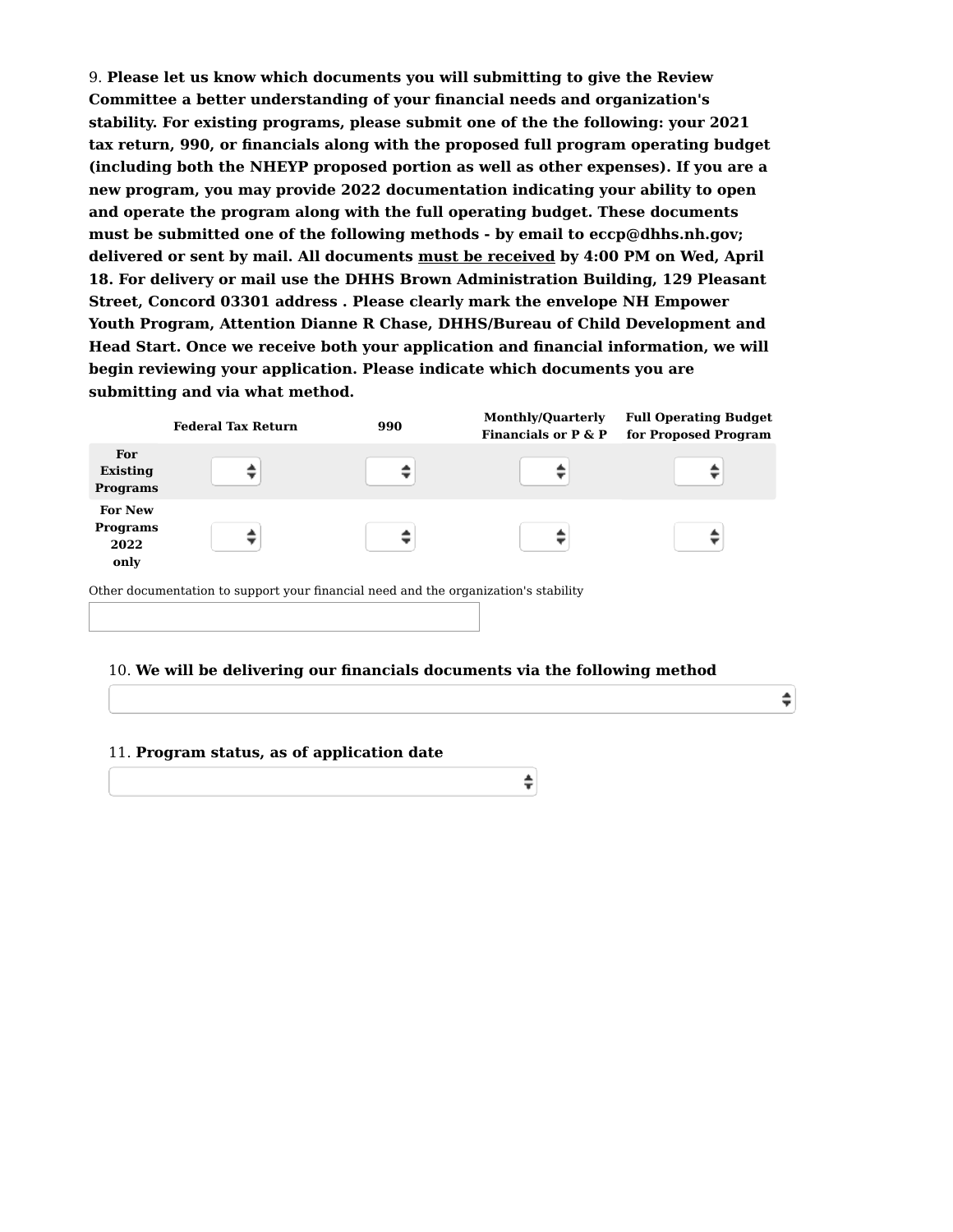12. **Please briefly describe your program. Include the setting, target audience, activities and intended outcomes.**



13. **When will this program operate - between what dates? What days? Times?**

14. **Briefly describe the target population and associated demographics including socio-economic, geographic, etc.**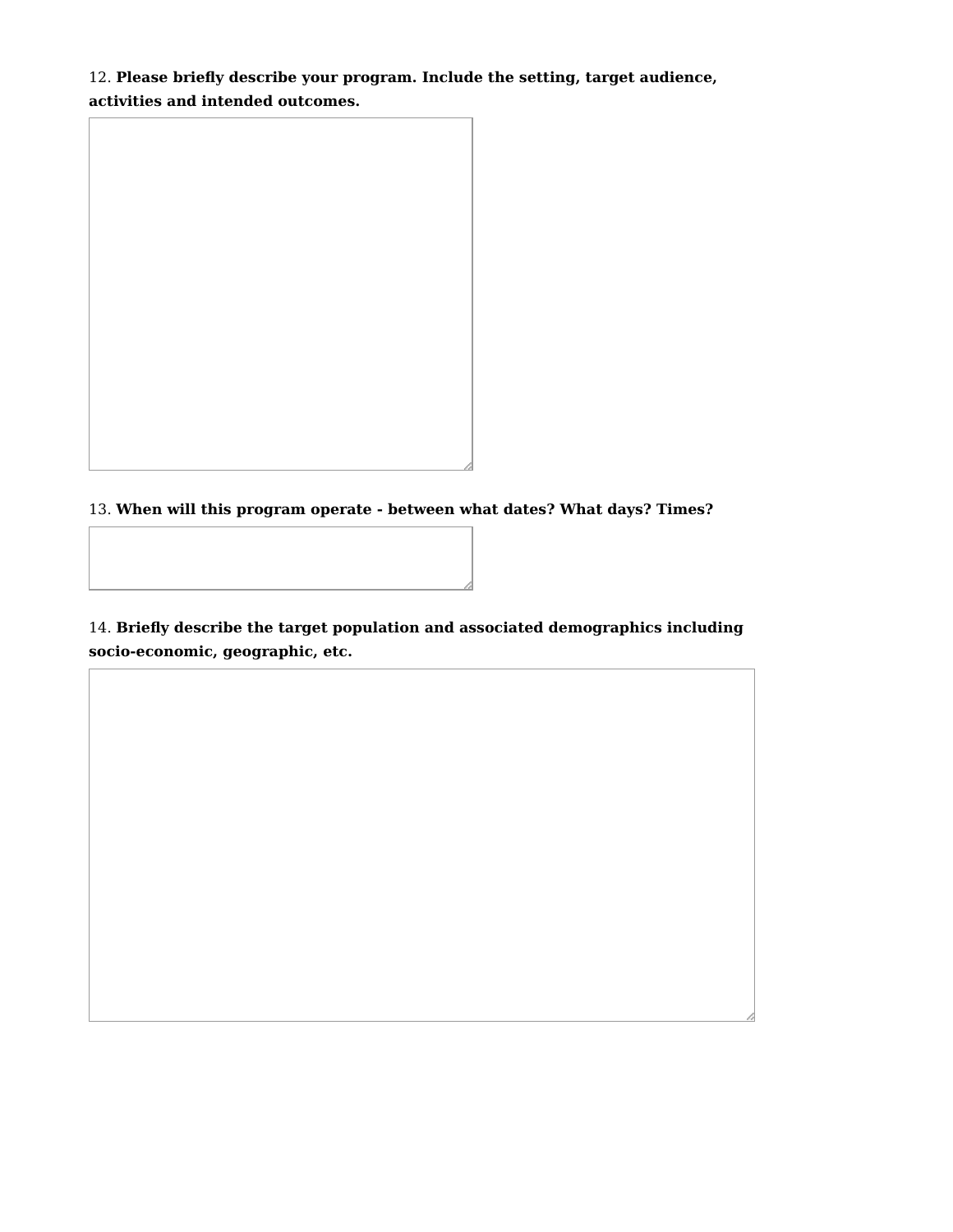### 15. **How many youths does or will your program reach and impact?**

|                                                                                                                                                      | <b>Middle schoolers</b> | <b>High Schoolers</b> |
|------------------------------------------------------------------------------------------------------------------------------------------------------|-------------------------|-----------------------|
| <b>Individual youth</b><br>that are or you<br>hope will be<br>attending or<br>participating in<br>some capacity per<br>month (full and<br>part time) |                         |                       |
| What are the ideal<br>number of youths<br>the program seeks<br>to impact on an<br>annual basis?                                                      |                         |                       |

## 16. **How many staff do you employ or will be employing directly for this program?**

|                         | Part Time | Full Time |
|-------------------------|-----------|-----------|
| <b>Front line staff</b> |           |           |
| Management/support      |           |           |

17. **What is the percentage of youths that may be considered "vulnerable" in your program. Vulnerable is defined as youths with special needs (medical, behavioral, educational, etc.) and/or at-risk for physical, psychological and environmental abuse or neglect. A youth does not need to have an active DCYF case to be considered vulnerable. You may consider a child vulnerable due to socio-economics, caregiver capabilities or relationships, living situation, food insecurity, etc. This is based on your professional opinion.**

|                   | Currently | Targeted Goal |
|-------------------|-----------|---------------|
| Percentage of     |           |               |
| vulnerable youths |           |               |

## 18. **What is the percentage of youths that you will be serving live in New Hampshire**

|                                                             | Currently | Targeted Goal |
|-------------------------------------------------------------|-----------|---------------|
| Percentage of<br>youths residing in<br><b>New Hampshire</b> | ▲         |               |

### 19. **How much total NHEYP funds are you applying for?**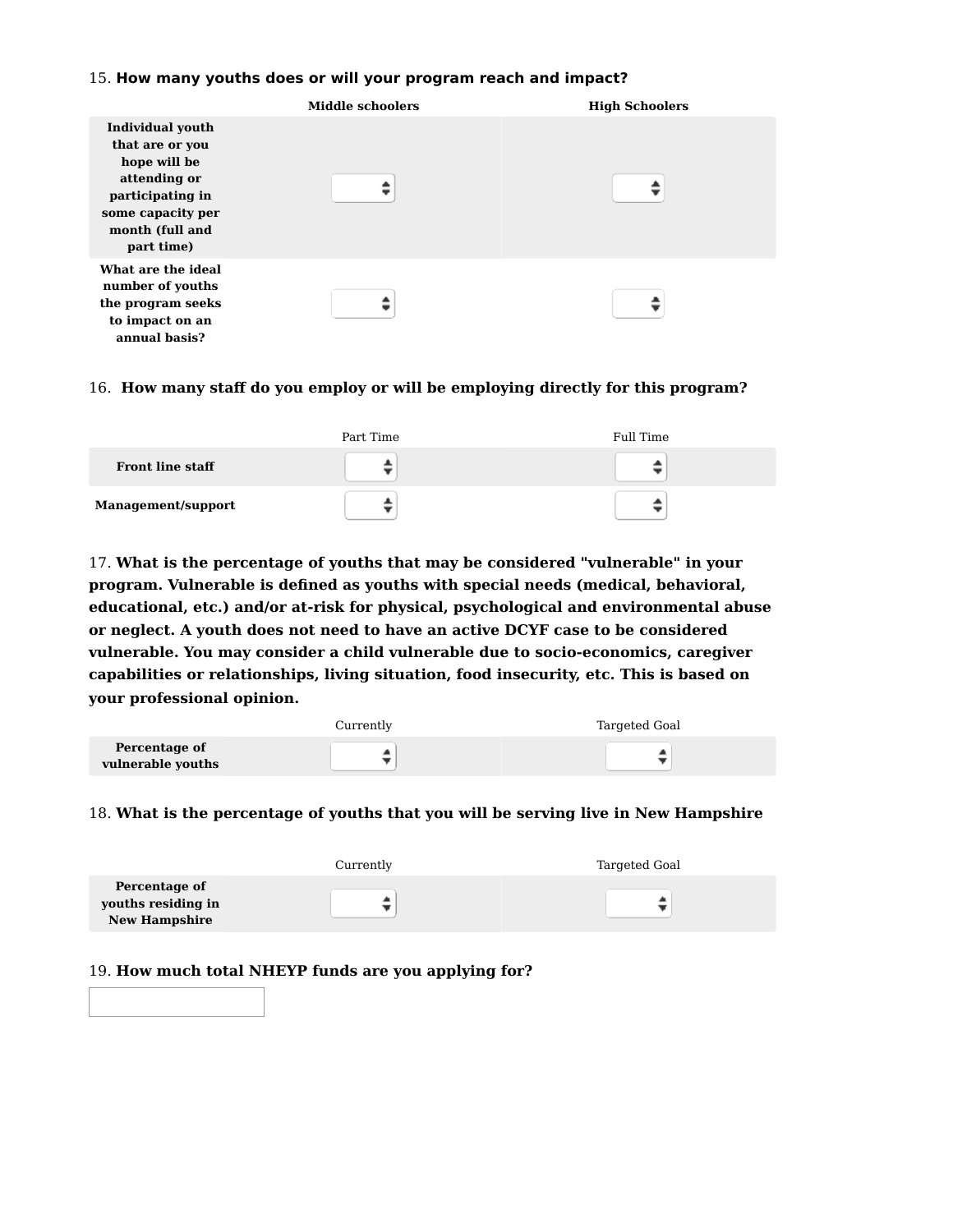20. **Please indicate your total funding request (not by month - total amount) need by putting your requested amount of dollars through December 30, 2023 in all applicable budget areas. - see webinar ppt on the NH Connections website for more detail, especially regarding CARES Act funding limitations - you will have an opportunity to provide a short explanation below in questions 20 - 25 below.**

| <b>Staffing</b>                                                         |  |
|-------------------------------------------------------------------------|--|
| <b>Health, Safety and</b><br><b>Ianitorial Services</b><br>and Supplies |  |
| Supplies, Equipment<br>and Materials Costs                              |  |
| <b>Operations and</b><br><b>Business Expenses</b>                       |  |
| <b>Services and</b><br>Marketing                                        |  |
| Other Areas, not<br>listed                                              |  |

21. **Please explain how these funds would be used for staffing expenses.**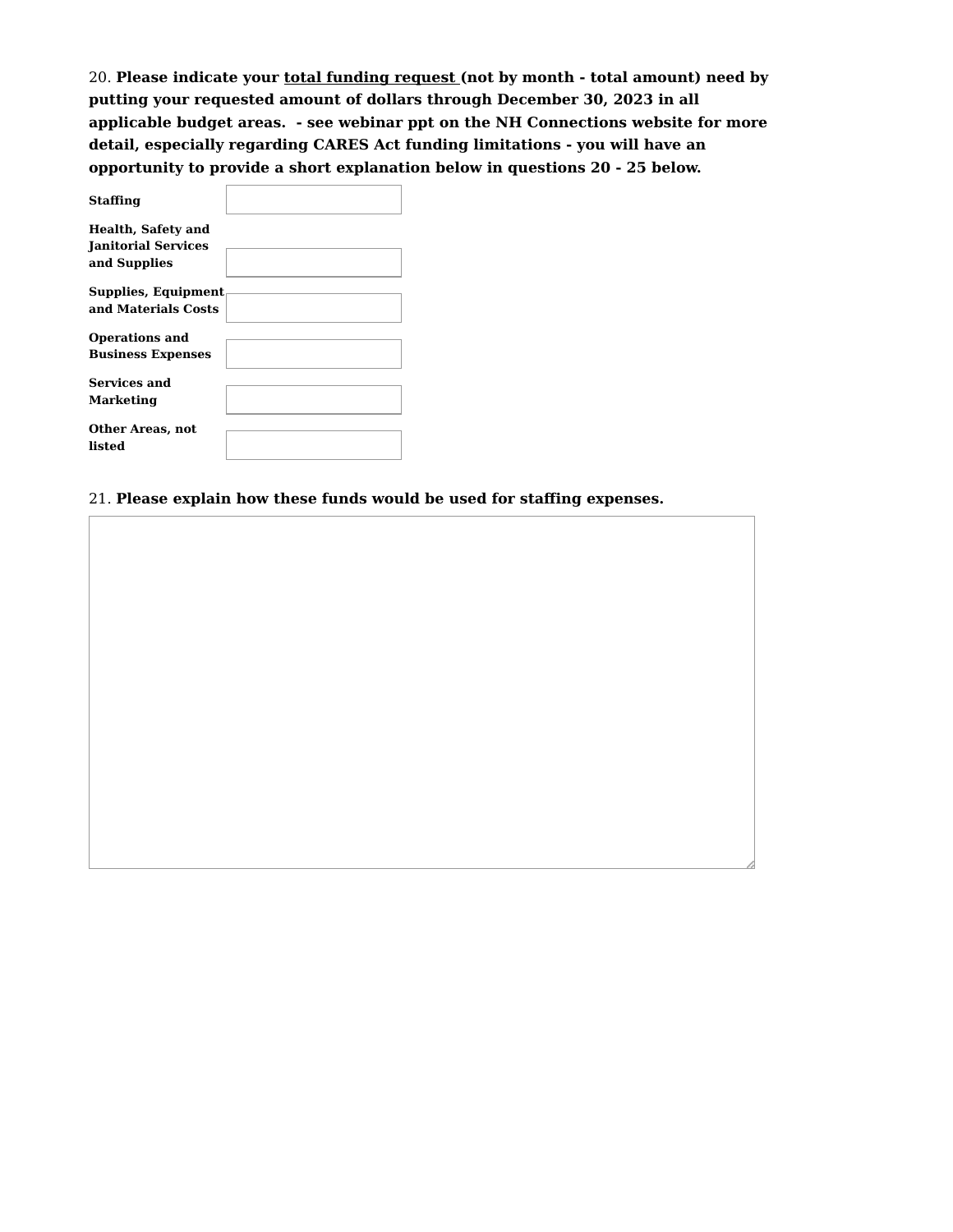## 22. **Please explain how these funds would be used for health and safety costs.**

23. **Please explain how these funds would be used for supplies, equipment, and material costs.**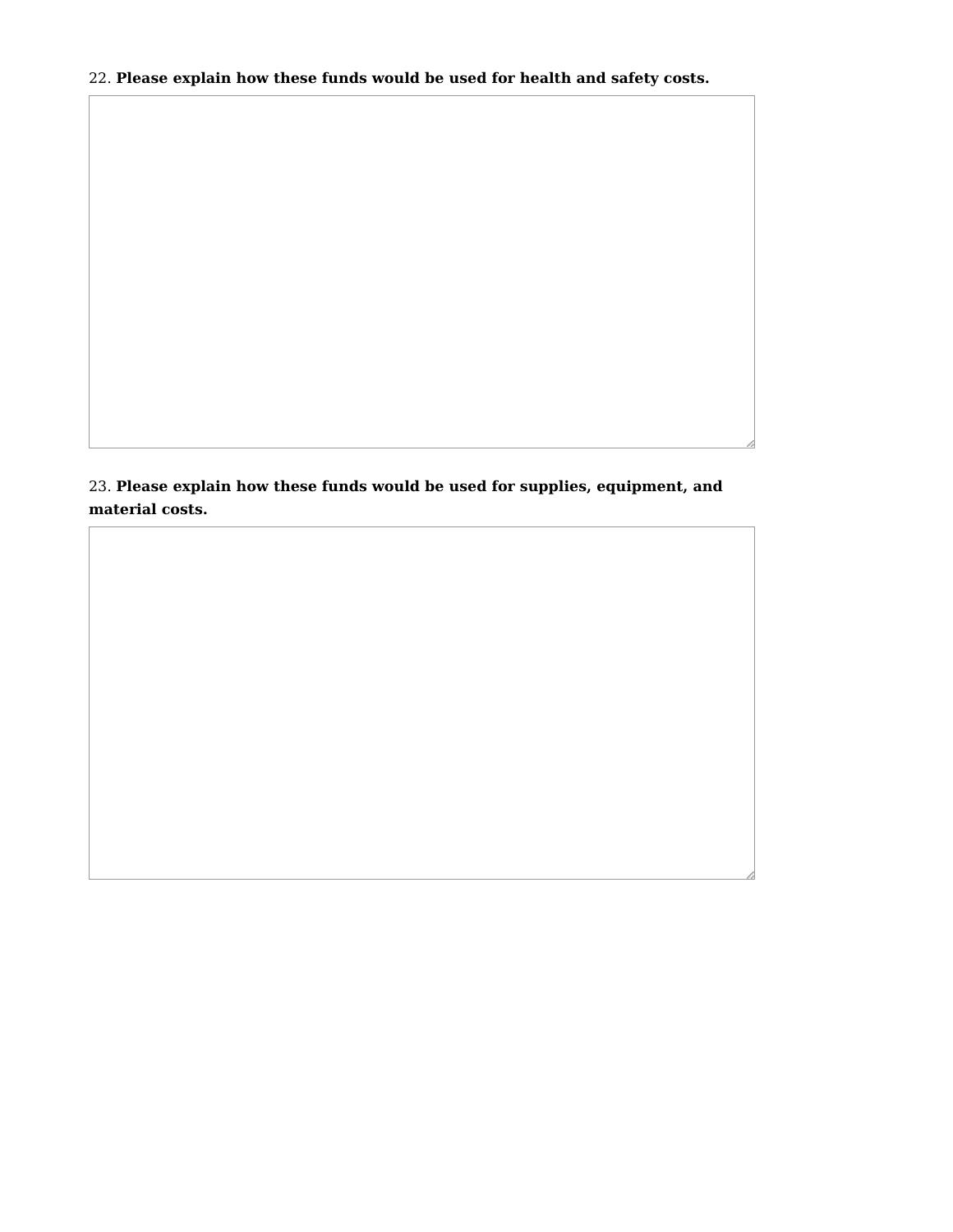24. **Please explain how these funds would be used for operations and business expenses.**

25. **Please explain how these funds would be used for services and marketing.**

26. **Please explain how these funds would be used for other areas?**

27. **Are you currently a member of an local coalition, local/state/national organization or associations, accreditation or membership organization related to this program?**

 $\hat{\mathbb{I}}$ 

Coalition/Association name(s)